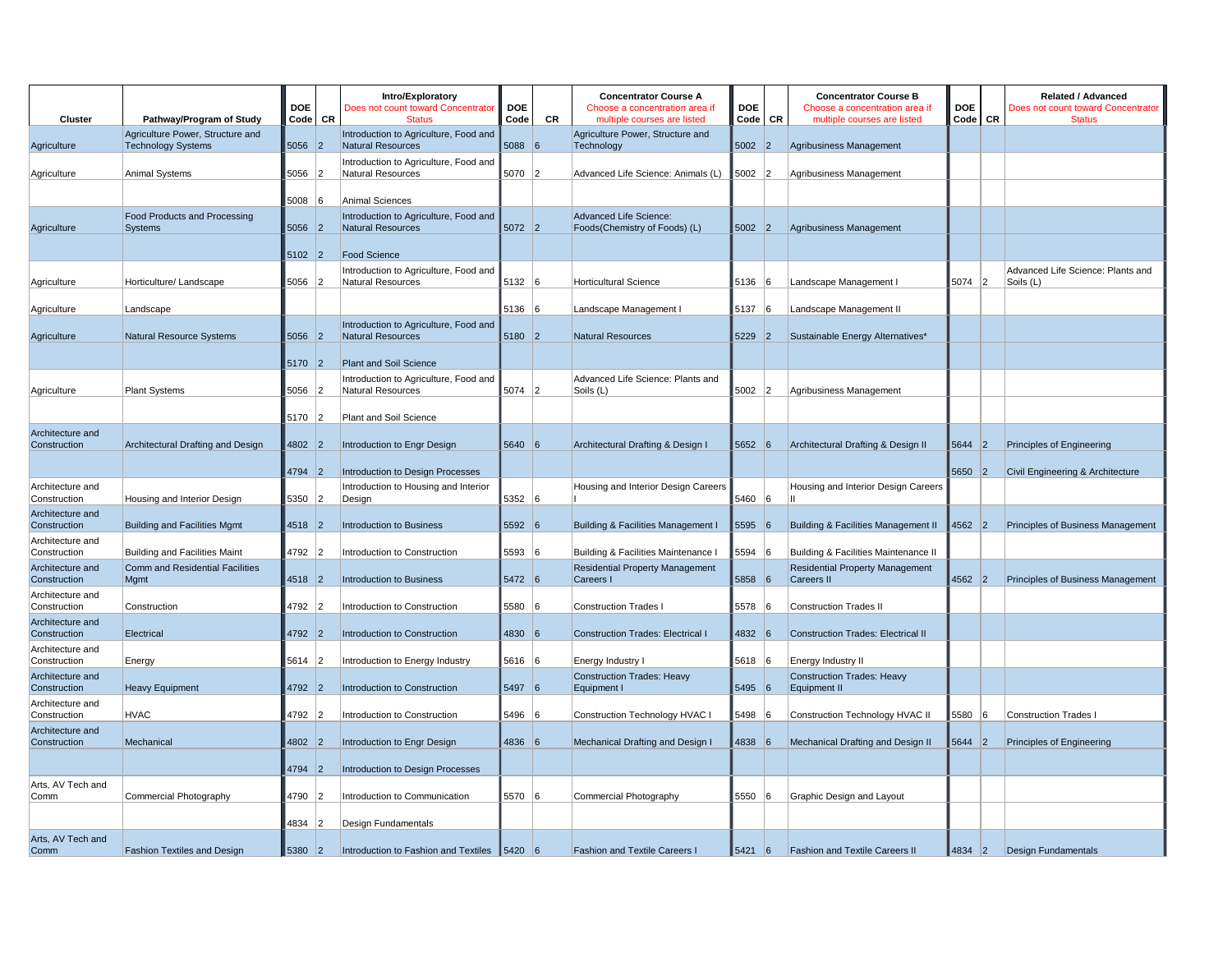| Arts, AV Tech and                |                                    |          |    |                                           |          |   |                                    |          |                |                                         |          |    |                                    |
|----------------------------------|------------------------------------|----------|----|-------------------------------------------|----------|---|------------------------------------|----------|----------------|-----------------------------------------|----------|----|------------------------------------|
| Comm                             | <b>Interactive Media</b>           | 4790     | 2  | Introduction to Communication             | 5232     | 6 | Interactive Media                  | 5550     | 6              | Graphic Design and Layout               |          |    |                                    |
|                                  |                                    | 4834 2   |    | Design Fundamentals                       |          |   |                                    | 5570 6   |                | Commercial Photography                  |          |    |                                    |
| Arts, AV Tech and<br>Comm        | Graphic Imaging                    | 4790     | 2  | Introduction to Communication             | 5232 6   |   | <b>Interactive Media</b>           | 5572 6   |                | <b>Graphic Imaging Technology</b>       |          |    |                                    |
|                                  |                                    | 4834     | 2  | <b>Design Fundamentals</b>                | 5550 6   |   | <b>Graphic Design and Layout</b>   |          |                |                                         |          |    |                                    |
| Arts, AV Tech and                |                                    |          |    |                                           |          |   |                                    |          |                |                                         |          |    |                                    |
| Comm<br><b>Business and</b>      | Radio TV                           | 4790     | 2  | Introduction to Communication             | 5986     | 6 | Radio and Television I             | 5992     | $\sqrt{6}$     | Radio and Television II                 |          |    |                                    |
| Marketing                        | Accounting                         | 4518 2   |    | Introduction to Business                  | 4562 2   |   | Principles of Business Management  | $4522$ 2 |                | <b>Accounting II</b>                    | 4560 2   |    | <b>Business Law and Ethics</b>     |
|                                  |                                    | 4524     | 2  | <b>Accounting I</b>                       |          |   |                                    |          |                |                                         |          |    |                                    |
| <b>Business and</b><br>Marketing | Banking/Finance                    | 4518 2   |    | Introduction to Business                  | 4522 2   |   | Accounting II                      | 5258     | 6              | Banking and Investment Capstone         | 4560 2   |    | <b>Business Law and Ethics</b>     |
|                                  |                                    | 4524     | 2  | <b>Accounting I</b>                       |          |   |                                    |          |                |                                         |          |    |                                    |
| <b>Business and</b>              |                                    |          |    |                                           |          |   |                                    |          |                | Entrepreneurship and New Ventures       |          |    |                                    |
| Marketing                        | <b>E&amp;M Business Mgmt Focus</b> | 4518 2   |    | <b>Introduction to Business</b>           | $4562$ 2 |   | Principles of Business Management  | 5966 6   |                | Capstone                                | $4560$ 2 |    | <b>Business Law and Ethics</b>     |
|                                  |                                    | 5967     | 2  | Intro to Entrepreneurship                 | $5914$ 2 |   | <b>Principles of Marketing</b>     |          |                |                                         |          |    |                                    |
|                                  |                                    | 4524     | 2  | <b>Accounting I</b>                       |          |   |                                    |          |                |                                         |          |    |                                    |
| <b>Business and</b><br>Marketing | Office Mgmt                        | 4518 2   |    | Introduction to Business                  | 4562 2   |   | Principles of Business Management  | $5268$ 4 |                | Administrative and Office<br>Management | 4524 2   |    | Accounting I                       |
|                                  |                                    |          |    |                                           |          |   |                                    |          |                |                                         |          |    |                                    |
| <b>Business and</b>              |                                    | 4528     | 12 | Digital Applications & Responsibility     |          |   |                                    |          |                |                                         |          |    |                                    |
| Marketing                        | MM-Marketing                       | 4518 2   |    | <b>Introduction to Business</b>           | 5914 2   |   | <b>Principles of Marketing</b>     | 5918 4   |                | <b>Strategic Marketing</b>              | $5962$ 2 |    | Merchandising                      |
|                                  |                                    |          |    |                                           |          |   |                                    |          |                |                                         | 5982     | 2  | Marketing in Hospitality           |
|                                  |                                    |          |    |                                           |          |   |                                    |          |                |                                         | $5984$ 2 |    | Sports and Entertainment Marketing |
| Ed and Training                  | Early Childhood                    | 5362     |    | Child Development                         | 5412 6   |   | Early Childhood Education I        | 5406     | 6              | Early Childhood Education II            |          |    |                                    |
|                                  |                                    |          |    |                                           |          |   |                                    |          |                |                                         |          |    |                                    |
|                                  |                                    | 5360 2   |    | Advanced Child Development                |          |   |                                    |          |                |                                         |          |    |                                    |
| Ed and Training                  | <b>Education Careers</b>           | 5362     |    | <b>Child Development</b>                  | 5408 6   |   | <b>Education Professions I</b>     | 5404     | 6              | <b>Education Professions II</b>         |          |    |                                    |
|                                  |                                    | 5360 2   |    | Advanced Child Development                |          |   |                                    |          |                |                                         |          |    |                                    |
| <b>Health Sciences</b>           | Biomed/Tech                        | 5218     | 2  | Principles of Biomedical Sciences         | $5216$ 2 |   | Human Body Systems                 | 5217     | $\overline{2}$ | <b>Medical Interventions</b>            | 5219     | 12 | <b>Biomedical Innovation</b>       |
|                                  |                                    |          |    | Introduction to Health Science            |          |   |                                    |          |                |                                         |          |    |                                    |
| <b>Health Sciences</b>           | Dental                             | $5272$ 2 |    | Careers                                   | $5203$ 6 |   | <b>Dental Careers I</b>            | $5204$ 6 |                | <b>Dental Careers II</b>                | $5274$ 2 |    | <b>Medical Terminology</b>         |
|                                  |                                    |          |    |                                           |          |   |                                    |          |                |                                         | 5366     | 2  | Human Development and Wellness     |
| <b>Health Sciences</b>           | <b>Dietetics</b>                   | 5272 2   |    | Introduction to Health Science<br>Careers | 5456 6   |   | <b>Nutrition Science Careers I</b> | 5457     | 16             | Nutrition Science Careers II            | 5344 2   |    | Biochemistry of Foods (L)          |
|                                  |                                    | 5342     |    | Nutrition and Wellness                    |          |   |                                    |          |                |                                         |          |    |                                    |
|                                  |                                    | 5340 2   |    | Advanced Nutrition and Wellness           |          |   |                                    |          |                |                                         |          |    |                                    |
|                                  |                                    |          |    |                                           |          |   |                                    |          |                |                                         |          |    |                                    |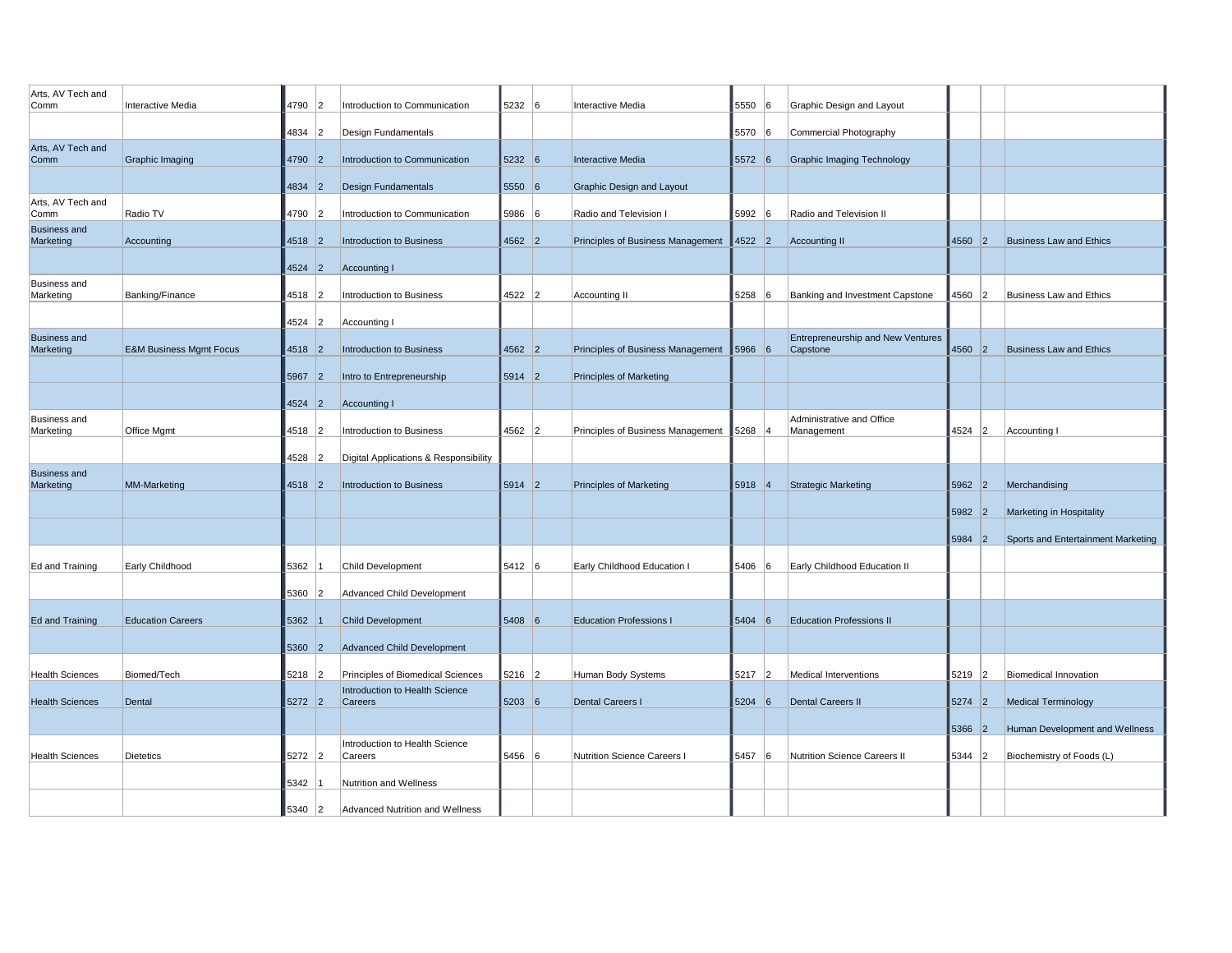| <b>Health Sciences</b>                   | <b>Health Career / Med Forensics</b> | $5272$ 2 |   | Introduction to Health Science<br><b>Careers</b>           | 5282 6 | <b>Health Science Education I</b> | $5288$ 6 |   | Health Science Education II: Medical<br>Forensics                  |        |     |                                          |
|------------------------------------------|--------------------------------------|----------|---|------------------------------------------------------------|--------|-----------------------------------|----------|---|--------------------------------------------------------------------|--------|-----|------------------------------------------|
| <b>Health Sciences</b>                   | Health Career / Athletic Training    | $5272$ 2 |   | Introduction to Health Science<br>Careers                  | 5282 6 | <b>Health Science Education</b>   | $5290$ 6 |   | Health Science Education II: Athletic<br>Training                  |        |     |                                          |
| <b>Health Sciences</b>                   | Pharmacy                             | $5272$ 2 |   | Introduction to Health Science<br><b>Careers</b>           | 5282 6 | <b>Health Science Education I</b> | $5214$ 6 |   | Health Science II: Pharmacy                                        |        |     |                                          |
| <b>Health Sciences</b>                   | Physical Therapy                     | 5272 2   |   | Introduction to Health Science<br>Careers                  | 5282 6 | Health Science Education          | $5215$ 6 |   | Health Science II: Physical Therapy                                |        |     |                                          |
| <b>Health Sciences</b>                   | Nursing                              | $5272$ 2 |   | Introduction to Health Science<br><b>Careers</b>           | 5282 6 | <b>Health Science Education I</b> | $5284$ 6 |   | Health Science Education II: Nursing                               |        |     |                                          |
| <b>Health Sciences</b>                   | Vet                                  | 5272 2   |   | Introduction to Health Science<br>Careers                  | 5211 6 | Veterinary Careers I              | 5212 6   |   | Veterinary Careers II                                              | 5008   | -16 | Animal Sciences                          |
|                                          |                                      | 5056 2   |   | Introduction to Agriculture, Food and<br>Natural Resources |        |                                   |          |   |                                                                    | 5070 2 |     | Advanced Life Science: Animals (L)       |
| Hospitality and<br><b>Human Services</b> | Cosmo                                |          |   |                                                            | 5802 6 | Cosmetology I                     | 5806     | 6 | Cosmetology II                                                     |        |     |                                          |
| Hospitality and<br><b>Human Services</b> | <b>Culinary Arts</b>                 | 5438 2   |   | Introduction to Culinary Arts and<br>Hospitality           | 5440 6 | Culinary Arts and Hospitality I   | 5346 6   |   | Culinary Arts and Hospitality II:<br>Culinary Arts                 | 5340 2 |     | Advanced Nutrition and Wellness          |
|                                          |                                      | 5342     |   | Nutrition and Wellness                                     |        |                                   |          |   |                                                                    |        |     |                                          |
| Hospitality and<br><b>Human Services</b> | <b>Hospitality Mgmt</b>              | $5438$ 2 |   | Introduction to Culinary Arts and<br>Hospitality           | 5440 6 | Culinary Arts and Hospitality I   | 5458 6   |   | Culinary Arts and Hospitality II:<br><b>Hospitality Management</b> | 4562 2 |     | <b>Principles of Business Management</b> |
| Hospitality and<br>Human Services        | Human and Social Services            | 5366     | 2 | Human Development and Wellness                             | 5336 6 | Human and Social Services I       | 5462 6   |   | Human and Social Services II                                       |        |     |                                          |
| STEM/Information<br>Tech                 | Computer Science/Programming         | 4803 2   |   | Introduction to Computer Science                           | 4801 2 | Computer Science I                | 5236     | 6 | Computer Science II                                                |        |     |                                          |
|                                          |                                      |          |   |                                                            |        |                                   | 5250     | 6 | Computer Science III: Databases                                    |        |     |                                          |
|                                          |                                      |          |   |                                                            |        |                                   | 5251     | 6 | Computer Science III: Informatics                                  |        |     |                                          |
|                                          |                                      |          |   |                                                            |        |                                   | 5249 6   |   | Computer Science III: Software<br>Development Capstone             |        |     |                                          |
|                                          |                                      |          |   |                                                            |        |                                   | 5253 6   |   | Computer Science III: Cybersecurity<br>Capstone                    |        |     |                                          |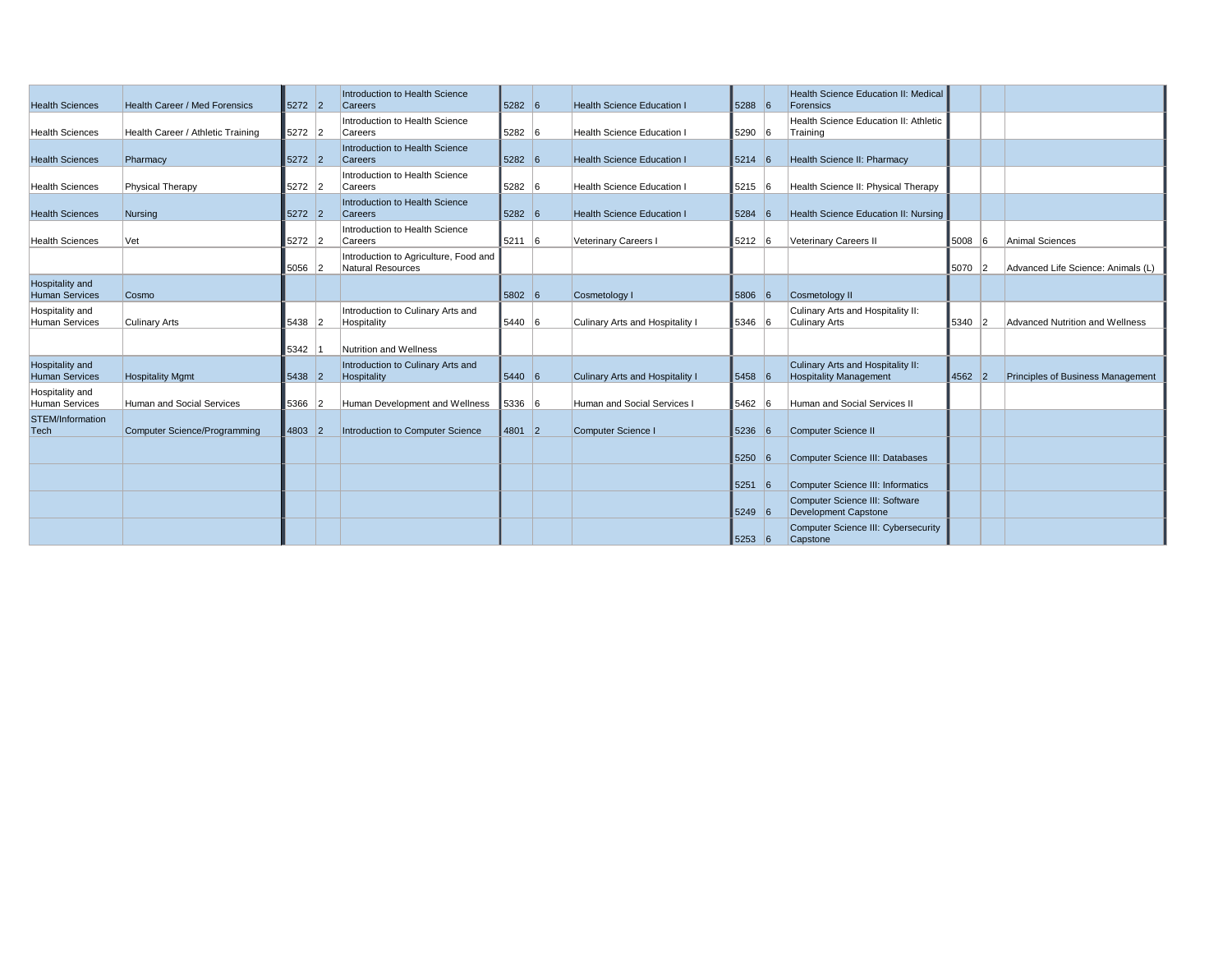| Information Tech                 | Networking                     | 4803 2   |   | Introduction to Computer Science                           | 5234 6   |   | Networking I                                    | 4588 6   |    | Networking II: Infrastructure                           | 5230 6   |    | Information Technology Support        |
|----------------------------------|--------------------------------|----------|---|------------------------------------------------------------|----------|---|-------------------------------------------------|----------|----|---------------------------------------------------------|----------|----|---------------------------------------|
|                                  |                                |          |   |                                                            |          |   |                                                 |          | 6  |                                                         |          |    |                                       |
|                                  |                                |          |   |                                                            |          |   |                                                 |          |    | Networking II: Servers<br>Networking II: Cybersecurity  |          |    |                                       |
|                                  |                                |          |   |                                                            |          |   |                                                 |          | 6  | Capstone                                                |          |    |                                       |
| Information Tech                 | PC Support/IT Tech             | $4803$ 2 |   | Introduction to Computer Science                           | 5230 6   |   | Information Technology Support                  | 5234   6 |    | Networking I                                            | $5231$ 6 |    | <b>IT Support Capstone</b>            |
| Manuf and Logistics              | Advanced Manuf                 | 4796     | 2 | Introduction to Advanced<br>Manufacturing and Logistics    | 5608 6   |   | Advanced Manufacturing I                        | 5606 6   |    | Advanced Manufacturing II                               | 4800     | 12 | Computers in Design and Production    |
| Manuf and Logistics              | Electronics                    | 4796 2   |   | Introduction to Advanced<br>Manufacturing and Logistics    | 5684     | 6 | <b>Electronics and Computer</b><br>Technology I | $5694$ 6 |    | <b>Electronics and Computer</b><br><b>Technology II</b> | 5538     | 2  | <b>Digital Electronics</b>            |
| Manufacturing and<br>Logistics   | Industrial Technical Maint     | 4796 2   |   | Introduction to Advanced<br>Manufacturing and Logistics    | 5686 6   |   | Industrial Technical Maintenance                | 5688 6   |    | Industrial Technical Maintenance II                     |          |    |                                       |
| Manuf and Logistics Robotics     |                                | 4796     | 2 | Introduction to Advanced<br>Manufacturing and Logistics    | 5610 6   |   | <b>Industrial Automation &amp; Robotics I</b>   | $5612$ 6 |    | <b>Industrial Automation &amp; Robotics II</b>          | 5538     | 2  | <b>Digital Electronics</b>            |
| Manuf and Logistics              | Logistics and Supply Chain     | 4518     |   | Introduction to Business                                   | 5602 6   |   | Warehouse Operations and<br>Materials Handling  | 5601 6   |    | Supply Chain Management and<br>Logistics                | 4562 2   |    | Principles of Business Management     |
|                                  |                                | 4798     | 2 | Introduction to Transportation                             |          |   |                                                 |          |    |                                                         |          |    |                                       |
|                                  |                                |          |   | Introduction to Advanced                                   |          |   |                                                 |          |    |                                                         |          |    |                                       |
| Manuf and Logistics Machine Tech |                                | 4796     | 2 | Manufacturing and Logistics                                | 5782 6   |   | Precision Machining I                           | 5784     | 6  | Precision Machining II                                  | 4800     | 2  | Computers in Design and Production    |
|                                  |                                |          |   |                                                            |          |   |                                                 |          |    |                                                         | 4836     | 6  | Mechanical Drafting and Design I      |
| Manuf and Logistics              | Welding                        | 4784     | 2 | Introduction to Manufacturing                              | 5776 6   |   | <b>Welding Technology I</b>                     | 5778 6   |    | <b>Welding Technology II</b>                            | 4836     | -6 | Mechanical Drafting and Design I      |
|                                  |                                |          |   |                                                            |          |   |                                                 |          |    |                                                         | 4800 2   |    | Computers in Design and Production    |
| <b>Public Safety</b>             | <b>Crim Just</b>               |          |   |                                                            | 5822 6   |   | Criminal Justice I                              | 5824 6   |    | <b>Criminal Justice II Advanced</b>                     |          |    |                                       |
| Public Safety                    | EMT/Paramedic                  |          |   |                                                            | 5282 6   |   | <b>Health Science Education I</b>               | 5210     | 6  | <b>Emergency Medical Services</b>                       | 5276 2   |    | Anatomy & Physiology                  |
|                                  |                                |          |   |                                                            | 5820 6   |   | Fire and Rescue I                               | $5210$ 6 |    | <b>Emergency Medical Services</b>                       | 5274 2   |    | <b>Medical Terminology</b>            |
| <b>Public Safety</b>             | <b>Fire and Rescue</b>         |          |   |                                                            | 5820 6   |   | Fire and Rescue I                               | 5826 6   |    | Fire and Rescue II                                      | 5210 6   |    | <b>Emergency Medical Services</b>     |
| <b>STEM</b>                      | Engineering                    | 4802     | 2 | Introduction to Engineering Design                         | 5644 2   |   | Principles of Engineering                       | 5650     | 12 | Civil Engineering and Architecture                      | 5698 2   |    | Engineering Design and<br>Development |
|                                  |                                |          |   |                                                            |          |   |                                                 | 5518 2   |    | Aerospace Engineering                                   |          |    |                                       |
|                                  |                                |          |   |                                                            |          |   |                                                 | 5534 2   |    | Computer Integrated Manufacturing                       |          |    |                                       |
|                                  |                                |          |   |                                                            |          |   |                                                 | 5538     | 12 | <b>Digital Electronics</b>                              |          |    |                                       |
| <b>STEM</b>                      | Engineering                    | $4794$ 2 |   | Introduction to Design Processes                           | $5644$ 2 |   | Principles of Engineering                       | 4818 2   |    | <b>Environmental Sustainability</b>                     | 5180     | 2  | <b>Natural Resources</b>              |
|                                  |                                | 5056 2   |   | Introduction to Agriculture, Food and<br>Natural Resources |          |   |                                                 |          |    |                                                         | 5229 2   |    | Sustainable Energy Alternatives       |
|                                  |                                | 4802     | 2 | Introduction to Engineering Design                         |          |   |                                                 |          |    |                                                         |          |    |                                       |
| Transportation                   | <b>Auto Collision</b>          | 4798     | 2 | Introduction to Transportation                             | $5514$ 6 |   | <b>Automotive Collision Repair I</b>            | 5544     | 6  | Automotive Collision Repair II                          |          |    |                                       |
| Transportation                   | Auto Tech                      | 4798     | 2 | Introduction to Transportation                             | 5510 6   |   | Automotive Services Technology I                | 5546 6   |    | Automotive Services Technology II                       |          |    |                                       |
|                                  |                                |          |   |                                                            |          |   |                                                 |          |    |                                                         |          |    |                                       |
| Transportation                   | Aviation flight and Operations | 4798     | 2 | Introduction to Transportation                             | 5524 6   |   | <b>Aviation Flight</b>                          | 5528 6   |    | Aviation Operations                                     | 5518 2   |    | Aerospace Engineering                 |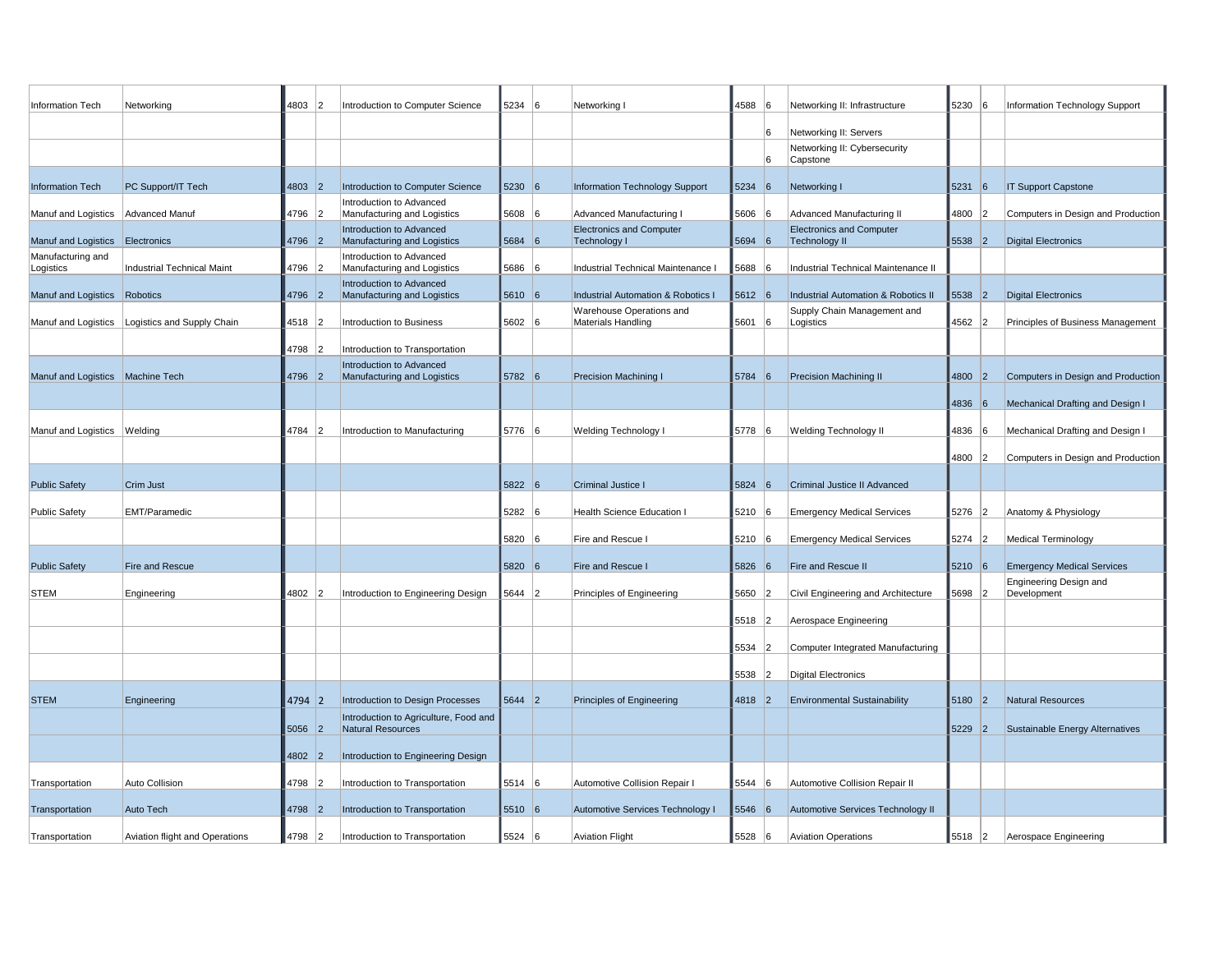| Transportation | <b>Aviation Maint</b>       | 4798   | Introduction to Transportation | $5520 \, 6$ | Aviation Maintenance I                    | $5522$ 6   | <b>Aviation Maintenance II</b>     | $5518$ 2 | Aerospace Engineering |
|----------------|-----------------------------|--------|--------------------------------|-------------|-------------------------------------------|------------|------------------------------------|----------|-----------------------|
| Transportation | Diesel Services Tech        | 4798 2 | Introduction to Transportation | 5620 6      | Diesel Service Technology I               | $ 5624 $ 6 | Diesel Service Technology II       |          |                       |
| Transportation | Recreation and Mobile Equip | 4798 2 | Introduction to Transportation | $5842 \ 6$  | Recreational & Mobile Equipment I         | $ 5844 $ 6 | Recreational & Mobile Equipment II |          |                       |
| Transportation | Tractor Trailer Operations  | 4798   | Introduction to Transportation | 5620 6      | Diesel Service Technology I               | 5622 3     | Tractor/Trailer Operation          |          |                       |
|                |                             |        |                                | 5510 6      | Automotive Services Technology I          |            |                                    |          |                       |
|                |                             |        |                                | 5497        | Construction Trades: Heavy<br>Equipment I |            |                                    |          |                       |